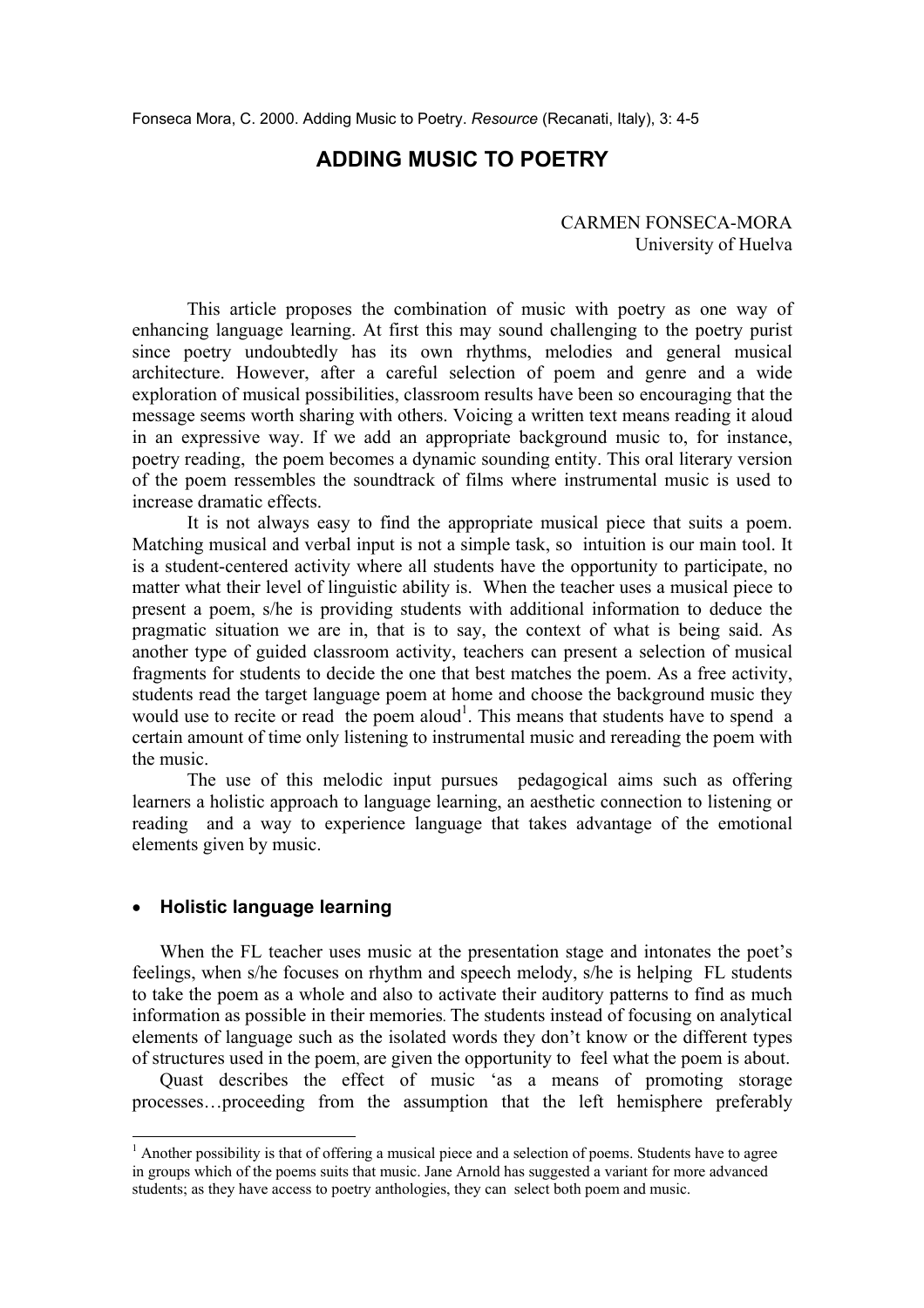processes verbal stimuli, the global activity of both hemispheres is supported by the simultaneous use of language and music…The music also intensifies the flow of assimilation in the hearer. Items of information are processed with multiple interconnections in memory resulting in a better recall of data.' (1995:13).

All this oral information gives students clues for the global understanding of the text as it is the phonological information the first one the hearer perceives and processes to decode any oral verbal message.

A similar mental process happens during a phone call. From a person's speech melody we are capable of deducing the mood s/he is in. From any background sound we hear at that moment, we can infer other type of non-verbal information such as, for example, the place where the speaker is.

### • **Aesthetic Listening or Reading**

In the Ancient World, music and poetry were part of the same concept, that of *ars musica*. Poetry and music have an emotional communicative value. They also share some basic components such as rhythm, pauses and melody, and both exist to be experienced and enjoyed. The pleasure of hearing or reading works created by others increases when the receiver of this type of message interacts and brings his/her own experience to the piece. In fact, the epic poems were to be sung as this technique helped the speaker to concentrate and remember the lines, and, at the same time, it was a way for him to direct the audience's attention. Lyrical poems have also been adapted by composers and have become the lyrics of modern songs.

 In the case of the melodic sensitizing activity that we are describing, the musical background has a direct effect on the reader's use of tempo in his/her reading speed. When tuning our voice to music, we instinctively respect pauses, slow down our speech production and follow the pitch variations proposed by the music. It is not possible to read a text aloud in this way without connecting words, without grouping them in rhythmic phrases. It is this rhythmic articulation that gives the learners the opportunity of feeling the pleasure of expressing themselves fluently in the target language.

#### • **Experiencing language**

Arnold points out '…we learn better that which attracts our attention, and emotion automatically makes us pay attention' (1999: 260). This is what music does in the activity described. It is not only about matching prosodic verbal elements with musical stimuli because this has mainly to do with the external sounding level; in order to promote language acquisition it is also necessary to reach the meaning level. A universal example can be the central tune of the film *Ghost* which will help us to understand the passion Shakespeare expressed in one of his love sonnets. An appropriate background music as part of the 'stage setting' gives students the opportunity of experiencing the poet's sentiments.

The instrumental music used in this type of activity to accompany the reading can have an effect of creating mental images in our students' minds. These pictures in the mind will be 'a result of the interaction between what we have in storage and what is going on at that moment' (Stevick 1986: 16). The well-known tune of the *Happy*